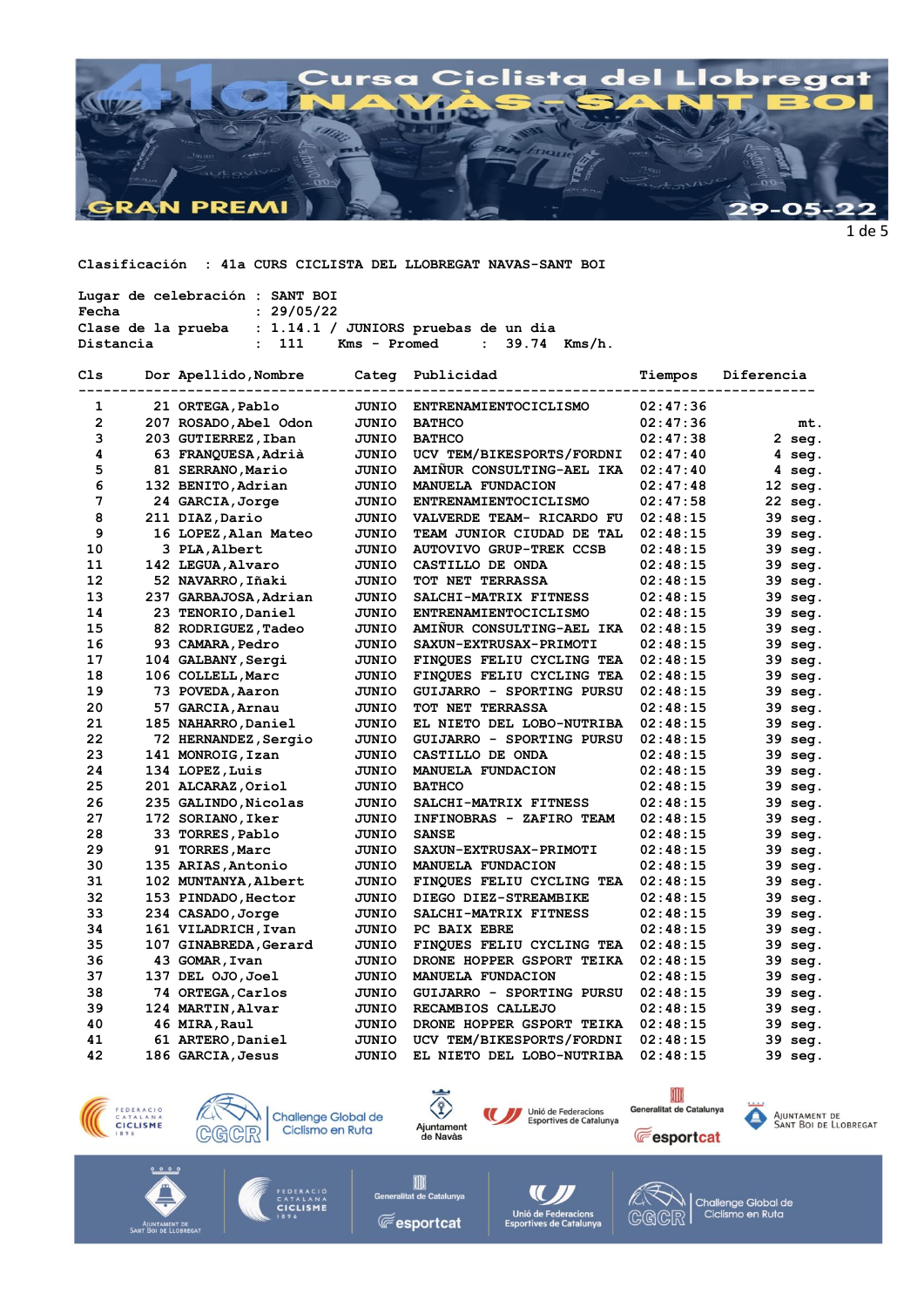

15 RODRIGUEZ, Johakson J JUNIO TEAM JUNIOR CIUDAD DE TAL  $02:48:15$ 39 seg. 43 44 54 RUBIROLA, Marc **JUNIO** TOT NET TERRASSA  $02:48:15$ 39 seg.  $45$ 22 AGUILAR, Hugo **JUNIO** ENTRENAMIENTOCICLISMO  $02:48:15$ 39 seg. 46 112 ROCA, Albert **JUNIO** EUROPA-TADESAN-CANCUYAS  $02:48:25$ 49 seg. 47 65 MARTÍNEZ, Gal JUNIO UCV TEM/BIKESPORTS/FORDNI  $02:48:25$ 49 seg. 115 MORILLAS, Neo 48 EUROPA-TADESAN-CANCUYAS  $02:48:25$  $49$  seq. **JUNIO**  $59$  seq. 49 221 MAINAR. Ivan **JUNIO** ECOTISA-IDC-MONAJ-GPMECAN  $02:48:35$  $1:02$  min. 50 55 RODRIGUEZ, Pau TOT NET TERRASSA  $02:48:38$ **OTINTO** 51 111 PLANA, Lluc **JUNIO** EUROPA-TADESAN-CANCUYAS  $02:48:39$  $1:03$  min. 52 56 PALLARES, Siro **JUNIO** TOT NET TERRASSA  $02:48:39$  $1:03$  min.  $53$ 11 OUEVEDO, Sergio TEAM JUNIOR CIUDAD DE TAL  $02.48.42$  $1.06$  min OTIMIT. 54 202 MORALES, Miquel JUNIO **BATHCO**  $02:49:11$  $1:35$  min. 55 31 FAJARDO, Samuel JUNIO **SANSE**  $02:49:37$  $2:01$  min. 86 BORT, Marc AMIÑUR CONSULTING-AEL IKA  $02:54:37$  $7:01$  min. 56 OTHIT. 57 83 HERVAS, Jorge **JUNIO** AMIÑUR CONSULTING-AEL IKA  $02:54:39$  $7:03$  min. 58 173 BUGARIN, Francesc INFINOBRAS - ZAFIRO TEAM  $02:54:39$  $7:03$  min. **JUNIO** 59 DRONE HOPPER GSPORT TEIKA  $02:54:39$  $7:03$  min. 44 CALVO. Pablo **JUNIO**  $7:05$  min. 60 51 GONZALEZ, Kevin **JUNIO** TOT NET TERRASSA  $02:54:41$ 61 7 ROMEO.Pol **JUNIO AUTOVIVO GRUP-TREK CCSB**  $02:54:41$  $7:05$  min. 62 236 LOPEZ, Jose Carlos **JUNIO** SALCHI-MATRIX FITNESS  $02:54:41$  $7:05$  min. 63 42 COZAR, Miquel **JUNIO** DRONE HOPPER GSPORT TEIKA  $02:54:41$  $7:05$  min.  $02:54:41$  $7:05$  min 64 6 CHAVEZ, Lenny OTHIT. AUTOVIVO GRUP-TREK CCSB 65 116 SERRA, Ferran **JUNIO** EUROPA-TADESAN-CANCUYAS  $02:54:41$  $7:05$  min. 66 4 CASTAÑO, Ismael JUNIO **AUTOVIVO GRUP-TREK CCSB**  $02:54:41$  $7:05$  min.  $7:05$  min. 67 125 DE MATEO, Fernando **JUNIO** RECAMBIOS CALLEJO  $02:54:41$ 68 232 JIMENEZ, Tomas **JUNIO** SALCHI-MATRIX FITNESS  $02:54:41$  $7:05$  min. 12 CEBERINO, Hugo  $02:54:41$  $7:05$  min.  $69$ **JUNIO** TEAM JUNIOR CIUDAD DE TAL  $70$ 233 MARTINEZ, Unai OTMIT. SALCHI-MATRIX FITNESS  $02.54.41$  $7:05$  min. 71 26 PEREZ-GRUESO, Ruben **JUNIO** ENTRENAMIENTOCICLISMO  $02:54:43$  $7:07$  min. 212 LOPEZ, Juan Pedro VALVERDE TEAM- RICARDO FU  $7:07$  min. 72 **JUNIO**  $02:54:43$  $73$ 95 VERDU, Gorka **JUNIO** SAXUN-EXTRUSAX-PRIMOTI  $02:54:43$  $7:07$  min. 74 182 TORRENTES, Carlos JUNIO EL NIETO DEL LOBO-NUTRIBA  $02:54:43$  $7:07$  min. 75 191 SERRANO, Sergio **JUNIO** STEFANO GARZELLI TEAM  $02:54:43$  $7:07$  min.  $7:07$  min. 76 195 BRAVO.Marti **JUNIO** STEFANO GARZELLI TEAM  $02:54:43$ 77 62 AGUILERA, Izan **JUNIO** UCV TEM/BIKESPORTS/FORDNI  $02:54:43$  $7:07$  min. 206 REQUENA, Alberto 78 **JUNIO BATHCO**  $02:54:43$  $7:07$  min. 79 133 GONZALEZ, Yeray **JUNIO** MANUELA FUNDACION  $02:54:49$  $7:13$  min. 80 1 ARANDA, Marc **JUNIO AUTOVIVO GRUP-TREK CCSB**  $02:54:57$  $7:21$  min.  $7:23$  min.  $R1$ 5 ÁLVAREZ, Rubén **JUNIO AUTOVIVO GRUP-TREK CCSB**  $02:54:59$ 82 71 MURCIA, Jaime GUIJARRO - SPORTING PURSU  $02:58:36$  $11:00$  min. **JUNIO** 101 DEOSDAT, Tomas **R** FINOUES FELIU CYCLING TEA  $02.58.36$  $11 \cdot 00$  min **OTIMITO**  $84$ 64 FERNÁNDEZ, Luis **JUNIO** UCV TEM/BIKESPORTS/FORDNI  $02:58:36$  $11:00$  min. 85 216 RODA, Pablo JUNIO VALVERDE TEAM- RICARDO FU  $02:58:36$  $11:00$  min. 147 LOPEZ.Hilario CASTILLO DE ONDA  $11:00$  min. 86 **JUNIO**  $02:58:36$ 87 126 SIMON, Carlos **JUNIO** RECAMBIOS CALLEJO  $02:58:36$  $11:00$  min. 114 SANCHEZ, Alex  $11:00$  min. EUROPA-TADESAN-CANCUYAS **RR JUNIO**  $02:58:36$  $89$ 67 MAGRIÀ, Pau **JUNIO** UCV TEM/BIKESPORTS/FORDNI  $02:58:36$  $11:00$  min. 90 144 ARCHELOS, Oscar  $02:58:36$  $11:00$  min. **JUNIO** CASTILLO DE ONDA 136 BECERRA, Antonio MANUELA FUNDACION  $02:58:36$  $11:00$  min 91 **JUNIO** 92 92 FAJARDO, Alex **JUNIO** SAXUN-EXTRUSAX-PRIMOTI  $02:58:43$  $11:07$  min.  $93$ 27 RODRIGUEZ, Alberto **JUNIO** ENTRENAMIENTOCICLISMO  $02:58:46$  $11:10$  min. EUROPA-TADESAN-CANCUYAS  $11:10$  min. 94 113 VAYREDA, Marian OTHIT.  $02:58:46$ 











AJUNTAMENT DE<br>SANT BOI DE LLOBREGAT

<sub>CATALAN</sub><br>CICLISME

TITT **Fesportcat** 



Challenge Global de<br>Ciclismo en Ruta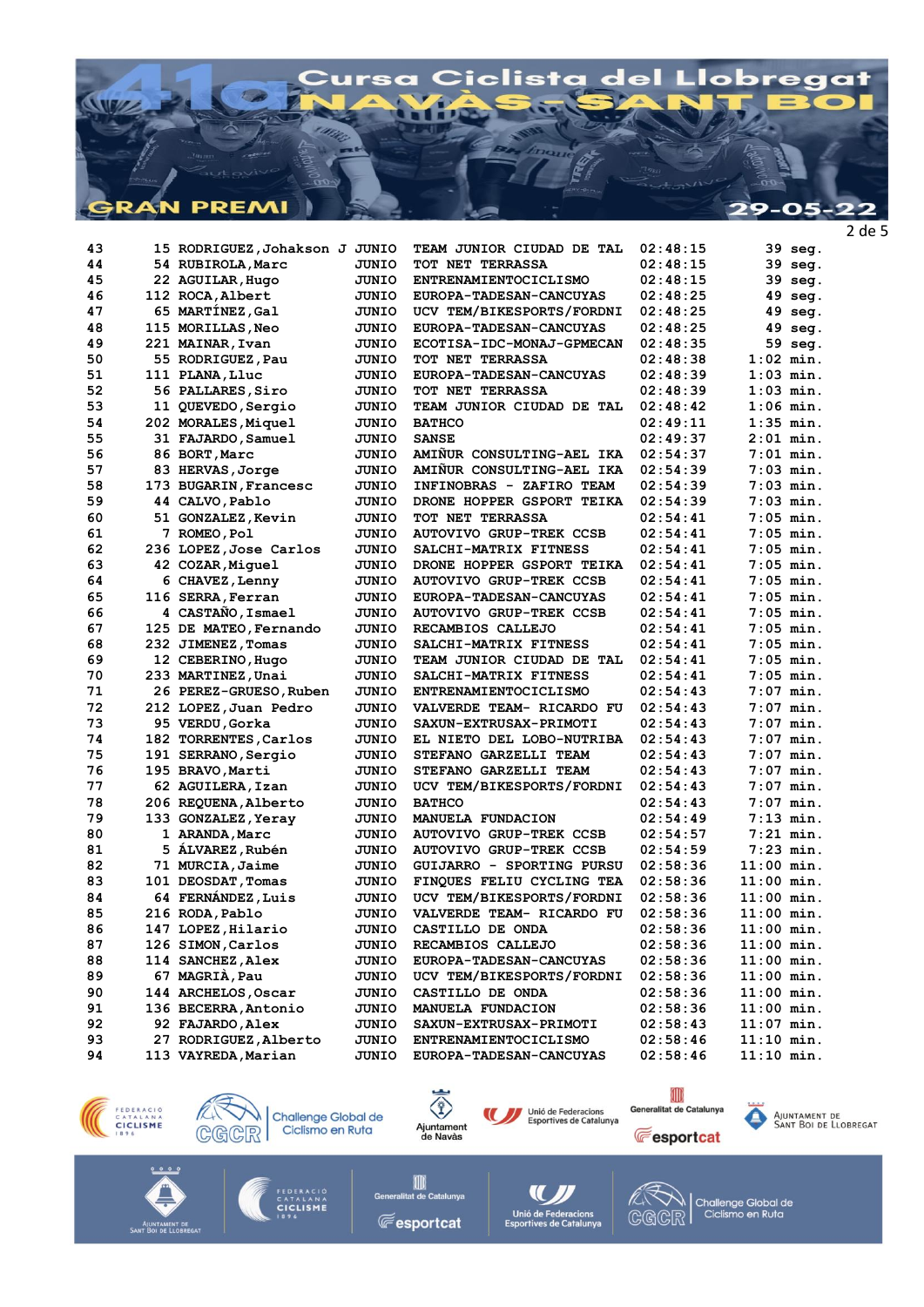

| 95 | 35 RUBIO, Jose Antonio | JUNIO | SANSE                     | 02:58:49 | $11:13$ min. |
|----|------------------------|-------|---------------------------|----------|--------------|
| 96 | 226 MELENDEZ, Arturo   | JUNIO | ECOTISA-IDC-MONAJ-GPMECAN | 02:58:57 | $11:21$ min. |
| 97 | 32 GARCIA, Victor      | JUNIO | SANSE                     | 02:59:07 | $11:31$ min. |
| 98 | 47 MESTRE, Marc        | JUNIO | DRONE HOPPER GSPORT TEIKA | 02:59:08 | $11:32$ min. |
| 99 | 45 RUIZ, Alejandro     | JUNIO | DRONE HOPPER GSPORT TEIKA | 02:59:27 | $11:51$ min. |
|    |                        |       |                           |          |              |

**Corredores clasificados : 99**

**Clasificación por equipos**

|   | 1 BATHCO                    |                                                                                                                                                                                                                                                                          | 08:23:29                             |                                                |                          |                                        |
|---|-----------------------------|--------------------------------------------------------------------------------------------------------------------------------------------------------------------------------------------------------------------------------------------------------------------------|--------------------------------------|------------------------------------------------|--------------------------|----------------------------------------|
|   |                             | 2 ENTRENAMIENTOCICLISMO 08:23:49 a 20                                                                                                                                                                                                                                    |                                      |                                                |                          |                                        |
|   |                             |                                                                                                                                                                                                                                                                          |                                      |                                                |                          |                                        |
|   |                             | 3 MANUELA FUNDACION 08:24:18 a 49<br>4 UCV TEM/BIKESPORTS/FORDNI 08:24:20 a 51                                                                                                                                                                                           |                                      |                                                |                          |                                        |
|   |                             | 5 FINQUES FELIU CYCLING TEA 08:24:45 a 1:16                                                                                                                                                                                                                              |                                      |                                                |                          |                                        |
|   |                             |                                                                                                                                                                                                                                                                          |                                      |                                                |                          |                                        |
|   |                             | 6 SALCHI-MATRIX FITNESS 08:24:45 a 1:16<br>7 TOT NET TERRASSA 08:24:45 a 1:16                                                                                                                                                                                            |                                      |                                                |                          |                                        |
| 8 |                             | GUIJARRO - SPORTING PURSU 08:24:45 a 1:16                                                                                                                                                                                                                                |                                      |                                                |                          |                                        |
|   |                             |                                                                                                                                                                                                                                                                          |                                      |                                                |                          |                                        |
|   |                             | 9 TEAM JUNIOR CIUDAD DE TAL 08:25:12 a 1:43<br>10 EUROPA-TADESAN-CANCUYAS 08:25:29 a 2:00<br>11 AMIÑUR CONSULTING-AEL IKA 08:30:32 a 7:03                                                                                                                                |                                      |                                                |                          |                                        |
|   |                             |                                                                                                                                                                                                                                                                          |                                      |                                                |                          |                                        |
|   |                             |                                                                                                                                                                                                                                                                          |                                      |                                                |                          |                                        |
|   |                             | $\begin{tabular}{lllllllll} \bf 12 & \tt{DRONE HOPPER GSPORT TEIKA} & \tt{08:31:09} & a & \tt{7:40} \\ \bf 13 & \tt{SAXUN-EXTRUSAX-PRIMOTI} & \tt{08:31:13} & a & \tt{7:44} \\ \bf 14 & \tt{EL NIETO DEL LOBO-NUTRIBA} & \tt{08:31:13} & a & \tt{7:44} \\ \end{tabular}$ |                                      |                                                |                          |                                        |
|   |                             |                                                                                                                                                                                                                                                                          |                                      |                                                |                          |                                        |
|   |                             | 15 CASTILLO DE ONDA 08:35:06 a 11:37                                                                                                                                                                                                                                     |                                      |                                                |                          |                                        |
|   | 16 SANSE                    |                                                                                                                                                                                                                                                                          |                                      |                                                |                          |                                        |
|   |                             | 17 AUTOVIVO GRUP-TREK CCSB                                                                                                                                                                                                                                               | 08:36:41 a 13:12<br>08:37:37 a 14:08 |                                                |                          |                                        |
|   |                             | 18 RECAMBIOS CALLEJO                                                                                                                                                                                                                                                     | $08:41:32$ a $18:03$                 |                                                |                          |                                        |
|   |                             | 19 VALVERDE TEAM- RICARDO FU 08:41:34 a 18:05                                                                                                                                                                                                                            |                                      |                                                |                          |                                        |
|   |                             |                                                                                                                                                                                                                                                                          |                                      |                                                |                          |                                        |
|   |                             |                                                                                                                                                                                                                                                                          |                                      |                                                |                          |                                        |
|   |                             | Clasificación de : Montaña                                                                                                                                                                                                                                               |                                      |                                                |                          |                                        |
|   |                             |                                                                                                                                                                                                                                                                          |                                      |                                                |                          |                                        |
|   |                             | 1 21 ORTEGA, Pablo JUNIO ENTRENAMIENTOCICLISMO<br>2 207 ROSADO, Abel Odon JUNIO BATHCO                                                                                                                                                                                   |                                      |                                                | 6 Pts                    |                                        |
|   |                             |                                                                                                                                                                                                                                                                          |                                      |                                                | 4 Pts                    |                                        |
|   |                             | 3 24 GARCIA, Jorge JUNIO ENTRENAMIENTOCICLISMO 3 Pts                                                                                                                                                                                                                     |                                      |                                                |                          |                                        |
|   |                             | 4 132 BENITO, Adrian 100 JUNIO MANUELA FUNDACION<br>5 137 DEL OJO, Joel 1000 JUNIO MANUELA FUNDACION                                                                                                                                                                     |                                      |                                                | 2 Pts                    |                                        |
|   |                             |                                                                                                                                                                                                                                                                          |                                      |                                                | 2 Pts                    |                                        |
|   |                             | 6 22 AGUILAR, Hugo JUNIO ENTRENAMIENTOCICLISMO 1 Pts                                                                                                                                                                                                                     |                                      |                                                |                          |                                        |
|   |                             |                                                                                                                                                                                                                                                                          |                                      |                                                |                          |                                        |
|   |                             | Clasificación de : Metas Volantes                                                                                                                                                                                                                                        |                                      |                                                |                          |                                        |
|   |                             |                                                                                                                                                                                                                                                                          |                                      |                                                |                          |                                        |
|   |                             | 1 63 FRANQUESA, Adrià JUNIO UCV TEM/BIKESPORTS/FORDNI 3 Pts                                                                                                                                                                                                              |                                      |                                                |                          |                                        |
|   |                             | 2 132 BENITO, Adrian<br>3 203 GUTIERREZ, Iban                                                                                                                                                                                                                            |                                      | JUNIO MANUELA FUNDACION                        | 2 Pts                    |                                        |
|   |                             |                                                                                                                                                                                                                                                                          | <b>JUNIO BATHCO</b>                  |                                                | 1 Pts                    |                                        |
|   |                             |                                                                                                                                                                                                                                                                          |                                      |                                                |                          |                                        |
|   |                             | Clasificación de : Juniors 1año                                                                                                                                                                                                                                          |                                      |                                                |                          |                                        |
|   |                             |                                                                                                                                                                                                                                                                          |                                      |                                                |                          |                                        |
|   |                             | 1 3 PLA, Albert 5UNIO AUTOVIVO GRUP-TREK CCSB 02:48:15 seg.                                                                                                                                                                                                              |                                      |                                                |                          |                                        |
|   |                             |                                                                                                                                                                                                                                                                          |                                      |                                                |                          | mt.                                    |
|   |                             |                                                                                                                                                                                                                                                                          |                                      |                                                |                          | mt.                                    |
|   |                             | 237 GARBAJOSA, Adrian JUNIO SALCHI-MATRIX FITNESS 02:48:15<br>323 TENORIO, Daniel JUNIO ENTRENAMIENTOCICLISMO 02:48:15<br>4106 COLLELL, Marc JUNIO FINQUES FELIU CYCLING TEA 02:48:15                                                                                    |                                      |                                                |                          | $mth$ .                                |
| 5 |                             | 185 NAHARRO, Daniel JUNIO EL NIETO DEL LOBO-NUTRIBA 02:48:15                                                                                                                                                                                                             |                                      |                                                |                          | mt.                                    |
|   |                             |                                                                                                                                                                                                                                                                          |                                      |                                                |                          |                                        |
|   |                             |                                                                                                                                                                                                                                                                          |                                      |                                                |                          |                                        |
|   | FEDERACIÓ                   |                                                                                                                                                                                                                                                                          |                                      |                                                | Generalitat de Catalunya |                                        |
|   | CATALANA<br><b>CICLISME</b> | <b>Challenge Global de</b>                                                                                                                                                                                                                                               |                                      | Unió de Federacions<br>Esportives de Catalunya |                          | AJUNTAMENT DE<br>SANT BOI DE LLOBREGAT |
|   |                             | Ciclismo en Ruta                                                                                                                                                                                                                                                         | Ajuntament<br>de Navàs               |                                                | <b>Fesportcat</b>        |                                        |
|   |                             |                                                                                                                                                                                                                                                                          |                                      |                                                |                          |                                        |
|   | 0000                        |                                                                                                                                                                                                                                                                          |                                      |                                                |                          |                                        |
|   |                             | EDERACIÓ                                                                                                                                                                                                                                                                 | OD                                   | U                                              |                          |                                        |
|   |                             |                                                                                                                                                                                                                                                                          | Generalitat de Catalunya             |                                                |                          |                                        |

 $\mathbf{U}$ 

Unió de Federacions<br>Esportives de Catalunya

FEDERACIÓ<br>CATALANA<br>CICLISME

AJUNTAMENT DE<br>Sant Boi de Llobregat

**Fesportcat** 

A<br>CGCR | Challenge Global de<br>CGCR | Ciclismo en Ruta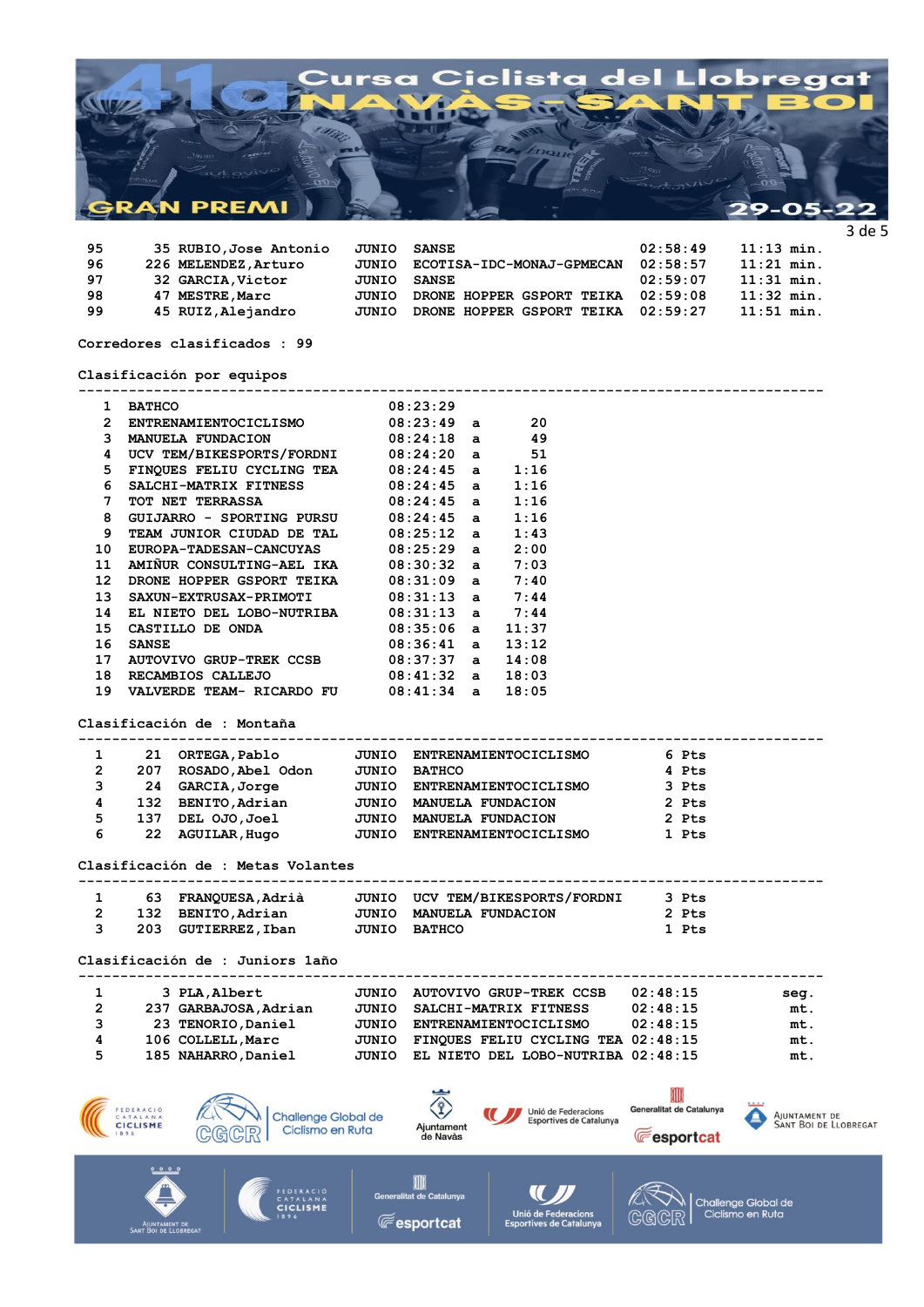

| 7<br>02:48:15<br>33 TORRES, Pablo<br><b>JUNIO</b><br><b>SANSE</b><br>mt.<br>8<br>135 ARIAS, Antonio<br><b>JUNIO</b><br>MANUELA FUNDACION<br>02:48:15<br>mt.<br>9<br>JUNIO<br>DIEGO DIEZ-STREAMBIKE<br>02:48:15<br>mt.<br>153 PINDADO, Hector<br>10<br>PC BAIX EBRE<br>02:48:15<br>161 VILADRICH, Ivan<br>JUNIO<br>mt.<br>11<br>FINQUES FELIU CYCLING TEA 02:48:15<br>107 GINABREDA, Gerard<br>JUNIO<br>mt.<br>12<br>137 DEL 0JO, Joel<br>JUNIO<br>MANUELA FUNDACION<br>02:48:15<br>mt.<br>13<br>124 MARTIN, Alvar<br>JUNIO<br>RECAMBIOS CALLEJO<br>02:48:15<br>mt.<br>14<br>15 RODRIGUEZ, Johakson J<br>JUNIO<br>TEAM JUNIOR CIUDAD DE TAL 02:48:15<br>mt.<br>15<br>112 ROCA, Albert<br>JUNIO<br>EUROPA-TADESAN-CANCUYAS<br>02:48:25<br>$10$ seg.<br>16<br>115 MORILLAS, Neo<br>02:48:25<br>$10$ seg.<br>JUNIO<br>EUROPA-TADESAN-CANCUYAS<br>20 seg.<br>17<br>221 MAINAR, Ivan<br>02:48:35<br>JUNIO<br>ECOTISA-IDC-MONAJ-GPMECAN<br>18<br>24 seg.<br>111 PLANA, Lluc<br>JUNIO<br>EUROPA-TADESAN-CANCUYAS<br>02:48:39<br>19<br>24 seg.<br>56 PALLARES, Siro<br><b>JUNIO</b><br>TOT NET TERRASSA<br>02:48:39<br>20<br>$6:24$ min.<br>44 CALVO, Pablo<br>DRONE HOPPER GSPORT TEIKA 02:54:39<br><b>JUNIO</b><br>$6:26$ min.<br>21<br>02:54:41<br>51 GONZALEZ, Kevin<br><b>JUNIO</b><br>TOT NET TERRASSA<br>22<br>$6:26$ min.<br>42 COZAR, Miquel<br><b>JUNIO</b><br>DRONE HOPPER GSPORT TEIKA 02:54:41<br>23<br>02:54:41<br>$6:26$ min.<br>6 CHAVEZ, Lenny<br>JUNIO<br><b>AUTOVIVO GRUP-TREK CCSB</b><br>24<br>116 SERRA, Ferran<br>02:54:41<br>$6:26$ min.<br><b>JUNIO</b><br>EUROPA-TADESAN-CANCUYAS<br>25<br>125 DE MATEO, Fernando<br>02:54:41<br>$6:26$ min.<br>JUNIO<br>RECAMBIOS CALLEJO<br>26<br>02:54:41<br>$6:26$ min.<br>232 JIMENEZ, Tomas<br>JUNIO<br>SALCHI-MATRIX FITNESS<br>27<br>$6:28$ min.<br>212 LOPEZ, Juan Pedro<br><b>JUNIO</b><br>VALVERDE TEAM- RICARDO FU 02:54:43<br>28<br>02:54:43<br>$6:28$ min.<br>95 VERDU, Gorka<br>JUNIO<br>SAXUN-EXTRUSAX-PRIMOTI<br>29<br><b>JUNIO</b><br>EL NIETO DEL LOBO-NUTRIBA 02:54:43<br>$6:28$ min.<br>182 TORRENTES, Carlos<br>30<br>STEFANO GARZELLI TEAM<br>02:54:43<br>$6:28$ min.<br>191 SERRANO, Sergio<br>JUNIO<br>31<br>02:54:43<br>$6:28$ min.<br>195 BRAVO, Marti<br>JUNIO<br>STEFANO GARZELLI TEAM<br>32<br>02:54:43<br>$6:28$ min.<br>62 AGUILERA, Izan<br><b>JUNIO</b><br>UCV TEM/BIKESPORTS/FORDNI<br>33<br>$6:28$ min.<br>206 REQUENA, Alberto<br><b>JUNIO</b><br><b>BATHCO</b><br>02:54:43<br>$6:42$ min.<br>34<br><b>JUNIO</b><br><b>AUTOVIVO GRUP-TREK CCSB</b><br>02:54:57<br>1 ARANDA, Marc<br>35<br>$10:21$ min.<br>216 RODA, Pablo<br>02:58:36<br>JUNIO<br>VALVERDE TEAM- RICARDO FU<br>36<br>126 SIMON, Carlos<br>02:58:36<br>$10:21$ min.<br>JUNIO<br>RECAMBIOS CALLEJO<br>37<br>67 MAGRIA, Pau<br>UCV TEM/BIKESPORTS/FORDNI 02:58:36<br>$10:21$ min.<br><b>JUNIO</b><br>38<br>$10:21$ min.<br>136 BECERRA, Antonio<br>02:58:36<br><b>JUNIO</b><br>MANUELA FUNDACION<br>39<br><b>JUNIO</b><br>SAXUN-EXTRUSAX-PRIMOTI<br>02:58:43<br>$10:28$ min.<br>92 FAJARDO, Alex<br>40<br>$10:31$ min.<br>27 RODRIGUEZ, Alberto<br><b>JUNIO</b><br>ENTRENAMIENTOCICLISMO<br>02:58:46<br>$10:31$ min.<br><b>JUNIO</b><br>02:58:46<br>41<br>113 VAYREDA, Marian<br>EUROPA-TADESAN-CANCUYAS<br>42<br>02:58:49<br>$10:34$ min.<br>35 RUBIO, Jose Antonio<br>JUNIO<br><b>SANSE</b><br>43<br>$10:42$ min.<br>226 MELENDEZ, Arturo<br>JUNIO<br>ECOTISA-IDC-MONAJ-GPMECAN 02:58:57<br>44<br>DRONE HOPPER GSPORT TEIKA 02:59:27<br>$11:12$ min.<br>45 RUIZ, Alejandro<br><b>JUNIO</b> | 6 | 134 LOPEZ, Luis | JUNIO | MANUELA FUNDACION | 02:48:15 | mt. |
|-------------------------------------------------------------------------------------------------------------------------------------------------------------------------------------------------------------------------------------------------------------------------------------------------------------------------------------------------------------------------------------------------------------------------------------------------------------------------------------------------------------------------------------------------------------------------------------------------------------------------------------------------------------------------------------------------------------------------------------------------------------------------------------------------------------------------------------------------------------------------------------------------------------------------------------------------------------------------------------------------------------------------------------------------------------------------------------------------------------------------------------------------------------------------------------------------------------------------------------------------------------------------------------------------------------------------------------------------------------------------------------------------------------------------------------------------------------------------------------------------------------------------------------------------------------------------------------------------------------------------------------------------------------------------------------------------------------------------------------------------------------------------------------------------------------------------------------------------------------------------------------------------------------------------------------------------------------------------------------------------------------------------------------------------------------------------------------------------------------------------------------------------------------------------------------------------------------------------------------------------------------------------------------------------------------------------------------------------------------------------------------------------------------------------------------------------------------------------------------------------------------------------------------------------------------------------------------------------------------------------------------------------------------------------------------------------------------------------------------------------------------------------------------------------------------------------------------------------------------------------------------------------------------------------------------------------------------------------------------------------------------------------------------------------------------------------------------------------------------------------------------------------------------------------------------------------------------------------------------------------------------------------------------------------------------------------------------------------------------------------------------------------------------------------------------------------------------------------------------------------------------------------------------------------|---|-----------------|-------|-------------------|----------|-----|
|                                                                                                                                                                                                                                                                                                                                                                                                                                                                                                                                                                                                                                                                                                                                                                                                                                                                                                                                                                                                                                                                                                                                                                                                                                                                                                                                                                                                                                                                                                                                                                                                                                                                                                                                                                                                                                                                                                                                                                                                                                                                                                                                                                                                                                                                                                                                                                                                                                                                                                                                                                                                                                                                                                                                                                                                                                                                                                                                                                                                                                                                                                                                                                                                                                                                                                                                                                                                                                                                                                                                                 |   |                 |       |                   |          |     |
|                                                                                                                                                                                                                                                                                                                                                                                                                                                                                                                                                                                                                                                                                                                                                                                                                                                                                                                                                                                                                                                                                                                                                                                                                                                                                                                                                                                                                                                                                                                                                                                                                                                                                                                                                                                                                                                                                                                                                                                                                                                                                                                                                                                                                                                                                                                                                                                                                                                                                                                                                                                                                                                                                                                                                                                                                                                                                                                                                                                                                                                                                                                                                                                                                                                                                                                                                                                                                                                                                                                                                 |   |                 |       |                   |          |     |
|                                                                                                                                                                                                                                                                                                                                                                                                                                                                                                                                                                                                                                                                                                                                                                                                                                                                                                                                                                                                                                                                                                                                                                                                                                                                                                                                                                                                                                                                                                                                                                                                                                                                                                                                                                                                                                                                                                                                                                                                                                                                                                                                                                                                                                                                                                                                                                                                                                                                                                                                                                                                                                                                                                                                                                                                                                                                                                                                                                                                                                                                                                                                                                                                                                                                                                                                                                                                                                                                                                                                                 |   |                 |       |                   |          |     |
|                                                                                                                                                                                                                                                                                                                                                                                                                                                                                                                                                                                                                                                                                                                                                                                                                                                                                                                                                                                                                                                                                                                                                                                                                                                                                                                                                                                                                                                                                                                                                                                                                                                                                                                                                                                                                                                                                                                                                                                                                                                                                                                                                                                                                                                                                                                                                                                                                                                                                                                                                                                                                                                                                                                                                                                                                                                                                                                                                                                                                                                                                                                                                                                                                                                                                                                                                                                                                                                                                                                                                 |   |                 |       |                   |          |     |
|                                                                                                                                                                                                                                                                                                                                                                                                                                                                                                                                                                                                                                                                                                                                                                                                                                                                                                                                                                                                                                                                                                                                                                                                                                                                                                                                                                                                                                                                                                                                                                                                                                                                                                                                                                                                                                                                                                                                                                                                                                                                                                                                                                                                                                                                                                                                                                                                                                                                                                                                                                                                                                                                                                                                                                                                                                                                                                                                                                                                                                                                                                                                                                                                                                                                                                                                                                                                                                                                                                                                                 |   |                 |       |                   |          |     |
|                                                                                                                                                                                                                                                                                                                                                                                                                                                                                                                                                                                                                                                                                                                                                                                                                                                                                                                                                                                                                                                                                                                                                                                                                                                                                                                                                                                                                                                                                                                                                                                                                                                                                                                                                                                                                                                                                                                                                                                                                                                                                                                                                                                                                                                                                                                                                                                                                                                                                                                                                                                                                                                                                                                                                                                                                                                                                                                                                                                                                                                                                                                                                                                                                                                                                                                                                                                                                                                                                                                                                 |   |                 |       |                   |          |     |
|                                                                                                                                                                                                                                                                                                                                                                                                                                                                                                                                                                                                                                                                                                                                                                                                                                                                                                                                                                                                                                                                                                                                                                                                                                                                                                                                                                                                                                                                                                                                                                                                                                                                                                                                                                                                                                                                                                                                                                                                                                                                                                                                                                                                                                                                                                                                                                                                                                                                                                                                                                                                                                                                                                                                                                                                                                                                                                                                                                                                                                                                                                                                                                                                                                                                                                                                                                                                                                                                                                                                                 |   |                 |       |                   |          |     |
|                                                                                                                                                                                                                                                                                                                                                                                                                                                                                                                                                                                                                                                                                                                                                                                                                                                                                                                                                                                                                                                                                                                                                                                                                                                                                                                                                                                                                                                                                                                                                                                                                                                                                                                                                                                                                                                                                                                                                                                                                                                                                                                                                                                                                                                                                                                                                                                                                                                                                                                                                                                                                                                                                                                                                                                                                                                                                                                                                                                                                                                                                                                                                                                                                                                                                                                                                                                                                                                                                                                                                 |   |                 |       |                   |          |     |
|                                                                                                                                                                                                                                                                                                                                                                                                                                                                                                                                                                                                                                                                                                                                                                                                                                                                                                                                                                                                                                                                                                                                                                                                                                                                                                                                                                                                                                                                                                                                                                                                                                                                                                                                                                                                                                                                                                                                                                                                                                                                                                                                                                                                                                                                                                                                                                                                                                                                                                                                                                                                                                                                                                                                                                                                                                                                                                                                                                                                                                                                                                                                                                                                                                                                                                                                                                                                                                                                                                                                                 |   |                 |       |                   |          |     |
|                                                                                                                                                                                                                                                                                                                                                                                                                                                                                                                                                                                                                                                                                                                                                                                                                                                                                                                                                                                                                                                                                                                                                                                                                                                                                                                                                                                                                                                                                                                                                                                                                                                                                                                                                                                                                                                                                                                                                                                                                                                                                                                                                                                                                                                                                                                                                                                                                                                                                                                                                                                                                                                                                                                                                                                                                                                                                                                                                                                                                                                                                                                                                                                                                                                                                                                                                                                                                                                                                                                                                 |   |                 |       |                   |          |     |
|                                                                                                                                                                                                                                                                                                                                                                                                                                                                                                                                                                                                                                                                                                                                                                                                                                                                                                                                                                                                                                                                                                                                                                                                                                                                                                                                                                                                                                                                                                                                                                                                                                                                                                                                                                                                                                                                                                                                                                                                                                                                                                                                                                                                                                                                                                                                                                                                                                                                                                                                                                                                                                                                                                                                                                                                                                                                                                                                                                                                                                                                                                                                                                                                                                                                                                                                                                                                                                                                                                                                                 |   |                 |       |                   |          |     |
|                                                                                                                                                                                                                                                                                                                                                                                                                                                                                                                                                                                                                                                                                                                                                                                                                                                                                                                                                                                                                                                                                                                                                                                                                                                                                                                                                                                                                                                                                                                                                                                                                                                                                                                                                                                                                                                                                                                                                                                                                                                                                                                                                                                                                                                                                                                                                                                                                                                                                                                                                                                                                                                                                                                                                                                                                                                                                                                                                                                                                                                                                                                                                                                                                                                                                                                                                                                                                                                                                                                                                 |   |                 |       |                   |          |     |
|                                                                                                                                                                                                                                                                                                                                                                                                                                                                                                                                                                                                                                                                                                                                                                                                                                                                                                                                                                                                                                                                                                                                                                                                                                                                                                                                                                                                                                                                                                                                                                                                                                                                                                                                                                                                                                                                                                                                                                                                                                                                                                                                                                                                                                                                                                                                                                                                                                                                                                                                                                                                                                                                                                                                                                                                                                                                                                                                                                                                                                                                                                                                                                                                                                                                                                                                                                                                                                                                                                                                                 |   |                 |       |                   |          |     |
|                                                                                                                                                                                                                                                                                                                                                                                                                                                                                                                                                                                                                                                                                                                                                                                                                                                                                                                                                                                                                                                                                                                                                                                                                                                                                                                                                                                                                                                                                                                                                                                                                                                                                                                                                                                                                                                                                                                                                                                                                                                                                                                                                                                                                                                                                                                                                                                                                                                                                                                                                                                                                                                                                                                                                                                                                                                                                                                                                                                                                                                                                                                                                                                                                                                                                                                                                                                                                                                                                                                                                 |   |                 |       |                   |          |     |
|                                                                                                                                                                                                                                                                                                                                                                                                                                                                                                                                                                                                                                                                                                                                                                                                                                                                                                                                                                                                                                                                                                                                                                                                                                                                                                                                                                                                                                                                                                                                                                                                                                                                                                                                                                                                                                                                                                                                                                                                                                                                                                                                                                                                                                                                                                                                                                                                                                                                                                                                                                                                                                                                                                                                                                                                                                                                                                                                                                                                                                                                                                                                                                                                                                                                                                                                                                                                                                                                                                                                                 |   |                 |       |                   |          |     |
|                                                                                                                                                                                                                                                                                                                                                                                                                                                                                                                                                                                                                                                                                                                                                                                                                                                                                                                                                                                                                                                                                                                                                                                                                                                                                                                                                                                                                                                                                                                                                                                                                                                                                                                                                                                                                                                                                                                                                                                                                                                                                                                                                                                                                                                                                                                                                                                                                                                                                                                                                                                                                                                                                                                                                                                                                                                                                                                                                                                                                                                                                                                                                                                                                                                                                                                                                                                                                                                                                                                                                 |   |                 |       |                   |          |     |
|                                                                                                                                                                                                                                                                                                                                                                                                                                                                                                                                                                                                                                                                                                                                                                                                                                                                                                                                                                                                                                                                                                                                                                                                                                                                                                                                                                                                                                                                                                                                                                                                                                                                                                                                                                                                                                                                                                                                                                                                                                                                                                                                                                                                                                                                                                                                                                                                                                                                                                                                                                                                                                                                                                                                                                                                                                                                                                                                                                                                                                                                                                                                                                                                                                                                                                                                                                                                                                                                                                                                                 |   |                 |       |                   |          |     |
|                                                                                                                                                                                                                                                                                                                                                                                                                                                                                                                                                                                                                                                                                                                                                                                                                                                                                                                                                                                                                                                                                                                                                                                                                                                                                                                                                                                                                                                                                                                                                                                                                                                                                                                                                                                                                                                                                                                                                                                                                                                                                                                                                                                                                                                                                                                                                                                                                                                                                                                                                                                                                                                                                                                                                                                                                                                                                                                                                                                                                                                                                                                                                                                                                                                                                                                                                                                                                                                                                                                                                 |   |                 |       |                   |          |     |
|                                                                                                                                                                                                                                                                                                                                                                                                                                                                                                                                                                                                                                                                                                                                                                                                                                                                                                                                                                                                                                                                                                                                                                                                                                                                                                                                                                                                                                                                                                                                                                                                                                                                                                                                                                                                                                                                                                                                                                                                                                                                                                                                                                                                                                                                                                                                                                                                                                                                                                                                                                                                                                                                                                                                                                                                                                                                                                                                                                                                                                                                                                                                                                                                                                                                                                                                                                                                                                                                                                                                                 |   |                 |       |                   |          |     |
|                                                                                                                                                                                                                                                                                                                                                                                                                                                                                                                                                                                                                                                                                                                                                                                                                                                                                                                                                                                                                                                                                                                                                                                                                                                                                                                                                                                                                                                                                                                                                                                                                                                                                                                                                                                                                                                                                                                                                                                                                                                                                                                                                                                                                                                                                                                                                                                                                                                                                                                                                                                                                                                                                                                                                                                                                                                                                                                                                                                                                                                                                                                                                                                                                                                                                                                                                                                                                                                                                                                                                 |   |                 |       |                   |          |     |
|                                                                                                                                                                                                                                                                                                                                                                                                                                                                                                                                                                                                                                                                                                                                                                                                                                                                                                                                                                                                                                                                                                                                                                                                                                                                                                                                                                                                                                                                                                                                                                                                                                                                                                                                                                                                                                                                                                                                                                                                                                                                                                                                                                                                                                                                                                                                                                                                                                                                                                                                                                                                                                                                                                                                                                                                                                                                                                                                                                                                                                                                                                                                                                                                                                                                                                                                                                                                                                                                                                                                                 |   |                 |       |                   |          |     |
|                                                                                                                                                                                                                                                                                                                                                                                                                                                                                                                                                                                                                                                                                                                                                                                                                                                                                                                                                                                                                                                                                                                                                                                                                                                                                                                                                                                                                                                                                                                                                                                                                                                                                                                                                                                                                                                                                                                                                                                                                                                                                                                                                                                                                                                                                                                                                                                                                                                                                                                                                                                                                                                                                                                                                                                                                                                                                                                                                                                                                                                                                                                                                                                                                                                                                                                                                                                                                                                                                                                                                 |   |                 |       |                   |          |     |
|                                                                                                                                                                                                                                                                                                                                                                                                                                                                                                                                                                                                                                                                                                                                                                                                                                                                                                                                                                                                                                                                                                                                                                                                                                                                                                                                                                                                                                                                                                                                                                                                                                                                                                                                                                                                                                                                                                                                                                                                                                                                                                                                                                                                                                                                                                                                                                                                                                                                                                                                                                                                                                                                                                                                                                                                                                                                                                                                                                                                                                                                                                                                                                                                                                                                                                                                                                                                                                                                                                                                                 |   |                 |       |                   |          |     |
|                                                                                                                                                                                                                                                                                                                                                                                                                                                                                                                                                                                                                                                                                                                                                                                                                                                                                                                                                                                                                                                                                                                                                                                                                                                                                                                                                                                                                                                                                                                                                                                                                                                                                                                                                                                                                                                                                                                                                                                                                                                                                                                                                                                                                                                                                                                                                                                                                                                                                                                                                                                                                                                                                                                                                                                                                                                                                                                                                                                                                                                                                                                                                                                                                                                                                                                                                                                                                                                                                                                                                 |   |                 |       |                   |          |     |
|                                                                                                                                                                                                                                                                                                                                                                                                                                                                                                                                                                                                                                                                                                                                                                                                                                                                                                                                                                                                                                                                                                                                                                                                                                                                                                                                                                                                                                                                                                                                                                                                                                                                                                                                                                                                                                                                                                                                                                                                                                                                                                                                                                                                                                                                                                                                                                                                                                                                                                                                                                                                                                                                                                                                                                                                                                                                                                                                                                                                                                                                                                                                                                                                                                                                                                                                                                                                                                                                                                                                                 |   |                 |       |                   |          |     |
|                                                                                                                                                                                                                                                                                                                                                                                                                                                                                                                                                                                                                                                                                                                                                                                                                                                                                                                                                                                                                                                                                                                                                                                                                                                                                                                                                                                                                                                                                                                                                                                                                                                                                                                                                                                                                                                                                                                                                                                                                                                                                                                                                                                                                                                                                                                                                                                                                                                                                                                                                                                                                                                                                                                                                                                                                                                                                                                                                                                                                                                                                                                                                                                                                                                                                                                                                                                                                                                                                                                                                 |   |                 |       |                   |          |     |
|                                                                                                                                                                                                                                                                                                                                                                                                                                                                                                                                                                                                                                                                                                                                                                                                                                                                                                                                                                                                                                                                                                                                                                                                                                                                                                                                                                                                                                                                                                                                                                                                                                                                                                                                                                                                                                                                                                                                                                                                                                                                                                                                                                                                                                                                                                                                                                                                                                                                                                                                                                                                                                                                                                                                                                                                                                                                                                                                                                                                                                                                                                                                                                                                                                                                                                                                                                                                                                                                                                                                                 |   |                 |       |                   |          |     |
|                                                                                                                                                                                                                                                                                                                                                                                                                                                                                                                                                                                                                                                                                                                                                                                                                                                                                                                                                                                                                                                                                                                                                                                                                                                                                                                                                                                                                                                                                                                                                                                                                                                                                                                                                                                                                                                                                                                                                                                                                                                                                                                                                                                                                                                                                                                                                                                                                                                                                                                                                                                                                                                                                                                                                                                                                                                                                                                                                                                                                                                                                                                                                                                                                                                                                                                                                                                                                                                                                                                                                 |   |                 |       |                   |          |     |
|                                                                                                                                                                                                                                                                                                                                                                                                                                                                                                                                                                                                                                                                                                                                                                                                                                                                                                                                                                                                                                                                                                                                                                                                                                                                                                                                                                                                                                                                                                                                                                                                                                                                                                                                                                                                                                                                                                                                                                                                                                                                                                                                                                                                                                                                                                                                                                                                                                                                                                                                                                                                                                                                                                                                                                                                                                                                                                                                                                                                                                                                                                                                                                                                                                                                                                                                                                                                                                                                                                                                                 |   |                 |       |                   |          |     |
|                                                                                                                                                                                                                                                                                                                                                                                                                                                                                                                                                                                                                                                                                                                                                                                                                                                                                                                                                                                                                                                                                                                                                                                                                                                                                                                                                                                                                                                                                                                                                                                                                                                                                                                                                                                                                                                                                                                                                                                                                                                                                                                                                                                                                                                                                                                                                                                                                                                                                                                                                                                                                                                                                                                                                                                                                                                                                                                                                                                                                                                                                                                                                                                                                                                                                                                                                                                                                                                                                                                                                 |   |                 |       |                   |          |     |
|                                                                                                                                                                                                                                                                                                                                                                                                                                                                                                                                                                                                                                                                                                                                                                                                                                                                                                                                                                                                                                                                                                                                                                                                                                                                                                                                                                                                                                                                                                                                                                                                                                                                                                                                                                                                                                                                                                                                                                                                                                                                                                                                                                                                                                                                                                                                                                                                                                                                                                                                                                                                                                                                                                                                                                                                                                                                                                                                                                                                                                                                                                                                                                                                                                                                                                                                                                                                                                                                                                                                                 |   |                 |       |                   |          |     |
|                                                                                                                                                                                                                                                                                                                                                                                                                                                                                                                                                                                                                                                                                                                                                                                                                                                                                                                                                                                                                                                                                                                                                                                                                                                                                                                                                                                                                                                                                                                                                                                                                                                                                                                                                                                                                                                                                                                                                                                                                                                                                                                                                                                                                                                                                                                                                                                                                                                                                                                                                                                                                                                                                                                                                                                                                                                                                                                                                                                                                                                                                                                                                                                                                                                                                                                                                                                                                                                                                                                                                 |   |                 |       |                   |          |     |
|                                                                                                                                                                                                                                                                                                                                                                                                                                                                                                                                                                                                                                                                                                                                                                                                                                                                                                                                                                                                                                                                                                                                                                                                                                                                                                                                                                                                                                                                                                                                                                                                                                                                                                                                                                                                                                                                                                                                                                                                                                                                                                                                                                                                                                                                                                                                                                                                                                                                                                                                                                                                                                                                                                                                                                                                                                                                                                                                                                                                                                                                                                                                                                                                                                                                                                                                                                                                                                                                                                                                                 |   |                 |       |                   |          |     |
|                                                                                                                                                                                                                                                                                                                                                                                                                                                                                                                                                                                                                                                                                                                                                                                                                                                                                                                                                                                                                                                                                                                                                                                                                                                                                                                                                                                                                                                                                                                                                                                                                                                                                                                                                                                                                                                                                                                                                                                                                                                                                                                                                                                                                                                                                                                                                                                                                                                                                                                                                                                                                                                                                                                                                                                                                                                                                                                                                                                                                                                                                                                                                                                                                                                                                                                                                                                                                                                                                                                                                 |   |                 |       |                   |          |     |
|                                                                                                                                                                                                                                                                                                                                                                                                                                                                                                                                                                                                                                                                                                                                                                                                                                                                                                                                                                                                                                                                                                                                                                                                                                                                                                                                                                                                                                                                                                                                                                                                                                                                                                                                                                                                                                                                                                                                                                                                                                                                                                                                                                                                                                                                                                                                                                                                                                                                                                                                                                                                                                                                                                                                                                                                                                                                                                                                                                                                                                                                                                                                                                                                                                                                                                                                                                                                                                                                                                                                                 |   |                 |       |                   |          |     |
|                                                                                                                                                                                                                                                                                                                                                                                                                                                                                                                                                                                                                                                                                                                                                                                                                                                                                                                                                                                                                                                                                                                                                                                                                                                                                                                                                                                                                                                                                                                                                                                                                                                                                                                                                                                                                                                                                                                                                                                                                                                                                                                                                                                                                                                                                                                                                                                                                                                                                                                                                                                                                                                                                                                                                                                                                                                                                                                                                                                                                                                                                                                                                                                                                                                                                                                                                                                                                                                                                                                                                 |   |                 |       |                   |          |     |
|                                                                                                                                                                                                                                                                                                                                                                                                                                                                                                                                                                                                                                                                                                                                                                                                                                                                                                                                                                                                                                                                                                                                                                                                                                                                                                                                                                                                                                                                                                                                                                                                                                                                                                                                                                                                                                                                                                                                                                                                                                                                                                                                                                                                                                                                                                                                                                                                                                                                                                                                                                                                                                                                                                                                                                                                                                                                                                                                                                                                                                                                                                                                                                                                                                                                                                                                                                                                                                                                                                                                                 |   |                 |       |                   |          |     |
|                                                                                                                                                                                                                                                                                                                                                                                                                                                                                                                                                                                                                                                                                                                                                                                                                                                                                                                                                                                                                                                                                                                                                                                                                                                                                                                                                                                                                                                                                                                                                                                                                                                                                                                                                                                                                                                                                                                                                                                                                                                                                                                                                                                                                                                                                                                                                                                                                                                                                                                                                                                                                                                                                                                                                                                                                                                                                                                                                                                                                                                                                                                                                                                                                                                                                                                                                                                                                                                                                                                                                 |   |                 |       |                   |          |     |